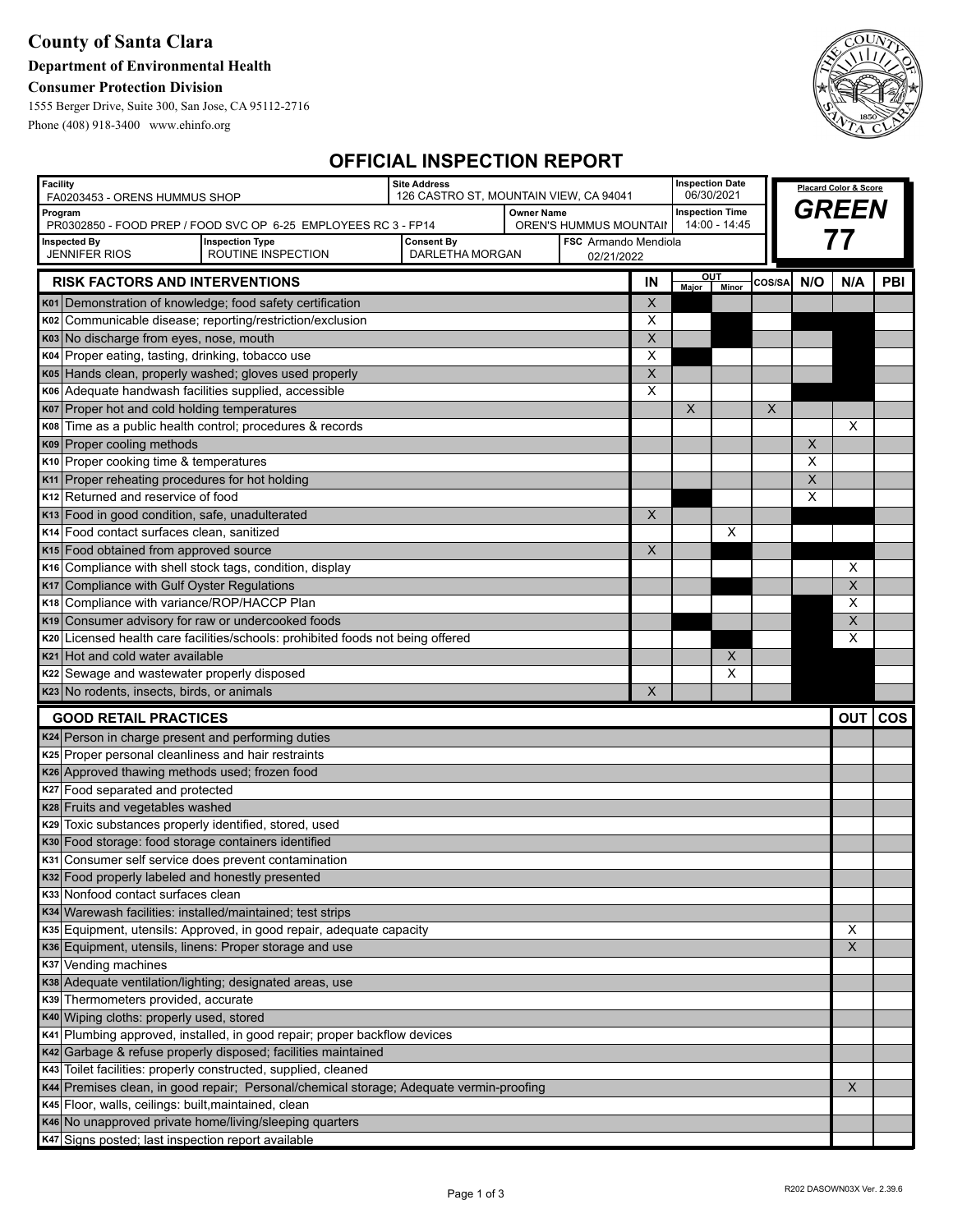# **OFFICIAL INSPECTION REPORT**

| Facility<br>FA0203453 - ORENS HUMMUS SHOP                                 | Site Address<br>126 CASTRO ST. MOUNTAIN VIEW. CA 94041 |                                                |                                         | <b>Inspection Date</b><br>06/30/2021 |  |
|---------------------------------------------------------------------------|--------------------------------------------------------|------------------------------------------------|-----------------------------------------|--------------------------------------|--|
| Program<br>PR0302850 - FOOD PREP / FOOD SVC OP 6-25 EMPLOYEES RC 3 - FP14 |                                                        | Owner Name<br>OREN'S HUMMUS MOUNTAIN VIEW, LLC | <b>Inspection Time</b><br>14:00 - 14:45 |                                      |  |
| K <sub>48</sub> Plan review                                               |                                                        |                                                |                                         |                                      |  |
| K49 Permits available                                                     |                                                        |                                                |                                         |                                      |  |
| K58 Placard properly displayed/posted                                     |                                                        |                                                |                                         |                                      |  |

#### **Comments and Observations**

### **Major Violations**

| K07 - 8 Points - Improper hot and cold holding temperatures; 11387.1, 113996, 113998, 114037, 114343(a)                                                                                                                                                                                                                                                                                                                                                                                                                                                                                                            |
|--------------------------------------------------------------------------------------------------------------------------------------------------------------------------------------------------------------------------------------------------------------------------------------------------------------------------------------------------------------------------------------------------------------------------------------------------------------------------------------------------------------------------------------------------------------------------------------------------------------------|
| Inspector Observations: Diced tomatoes, hummus and pico salad measured 49F-50F in cold hold inserts. Hummus<br>inside cold hold insert drawer measured 55F. The ambient air of the unit measured 45F. Per PIC, the items had<br>been placed in the unit at 11am and measured within temperature. [CA] PHFs shall be held at 41°F or below or at<br>135°F or above. [COS] PHF in unit will be discarded at 2pm (after four hours). Any other PHF placed in unit will be<br>held under Time as a Public Health control and discarded after four hours or, ice baths will be used to maintain PHF<br>at 41F or below. |
| <b>Minor Violations</b>                                                                                                                                                                                                                                                                                                                                                                                                                                                                                                                                                                                            |
| K14 - 3 Points - Food contact surfaces unclean and unsanitized; 113984(e), 114097, 114099.1, 114099.4, 114099.6, 114101, 114105,<br>114109, 114111, 114113, 114115(a,b,d), 114117, 14125(b), 114141                                                                                                                                                                                                                                                                                                                                                                                                                |
| Inspector Observations: Upper interior panel of ice machine had black mold like substance inside that did not<br>appear to be touching the ice. [CA] Clean and sanitize ice machine and maintain.                                                                                                                                                                                                                                                                                                                                                                                                                  |
| K21 - 3 Points - Hot and cold water not available; 113953(c), 114099.2(b), 114163(a), 114189, 114192, 114192.1, 11419                                                                                                                                                                                                                                                                                                                                                                                                                                                                                              |
| Inspector Observations: Cold water was not provided at handwash sink by three compartment sink. [CA] Ensure<br>that hot and cold water are provided at all times at handwash sink.                                                                                                                                                                                                                                                                                                                                                                                                                                 |
| K22 - 3 Points - Sewage and wastewater improperly disposed; 114197                                                                                                                                                                                                                                                                                                                                                                                                                                                                                                                                                 |
| Inspector Observations: Floor sink in front service area was not draining liquid waste. [CA] Repair/replace floor<br>sink and ensure that liquid waste is disposed of through working and approved plumbing systems.                                                                                                                                                                                                                                                                                                                                                                                               |
| K35 - 2 Points - Equipment, utensils - Unapproved, unclean, not in good repair, inadequate capacity; 114130, 114130.1, 114130.2,<br>114130.3, 114130.4, 114130.5, 114132, 114133, 114137, 114139, 114153, 114155, 114163, 114165, 114167, 114169, 114175, 114177,<br>114180, 114182                                                                                                                                                                                                                                                                                                                                |
| Inspector Observations: Cold holding unit in preparation area was not maintaining PHF at 41F or below. [CA]<br>Refrigeration must be capable of maintaining PHFs at 41°F or below.                                                                                                                                                                                                                                                                                                                                                                                                                                 |
| K36 - 2 Points - Equipment, utensils, linens: Improper storage and use; 114074, 114081, 114119, 114121, 114161, 114178, 114179,<br>114083, 114185, 114185.2, 114185.3, 114185.4, 114185.5                                                                                                                                                                                                                                                                                                                                                                                                                          |
| Inspector Observations: 1. Observed knives stored between the back of the prep table and the wall. [CA] All<br>cleaned utensils shall be stored in a clean, dry location where they are not exposed to splash, dust, or other<br>contamination.                                                                                                                                                                                                                                                                                                                                                                    |
| 2. Pressurized cylinder in back preparation area was not fastened to a rigid structure. [CA] All pressurized<br>cylinders shall be securely fastened to a rigid structure.                                                                                                                                                                                                                                                                                                                                                                                                                                         |
| K44 - 2 Points - Premises not clean, not in good repair; No personal/chemical storage; inadequate vermin-proofing; 114067(j), 114123,<br>114143 (a,b), 114256, 114256.1, 114256.2, 114256.4, 114257, 114257.1, 114259, 114259.2, 114259.3, 114279, 114281, 114282                                                                                                                                                                                                                                                                                                                                                  |
| Inspector Observations: Observed wet mop stored against walls in janitorial area. [CA] After use, mops shall be                                                                                                                                                                                                                                                                                                                                                                                                                                                                                                    |

*placed in a position that allows them to air-dry without soiling walls, equipment, or supplies.*

**Performance-Based Inspection Questions**

N/A